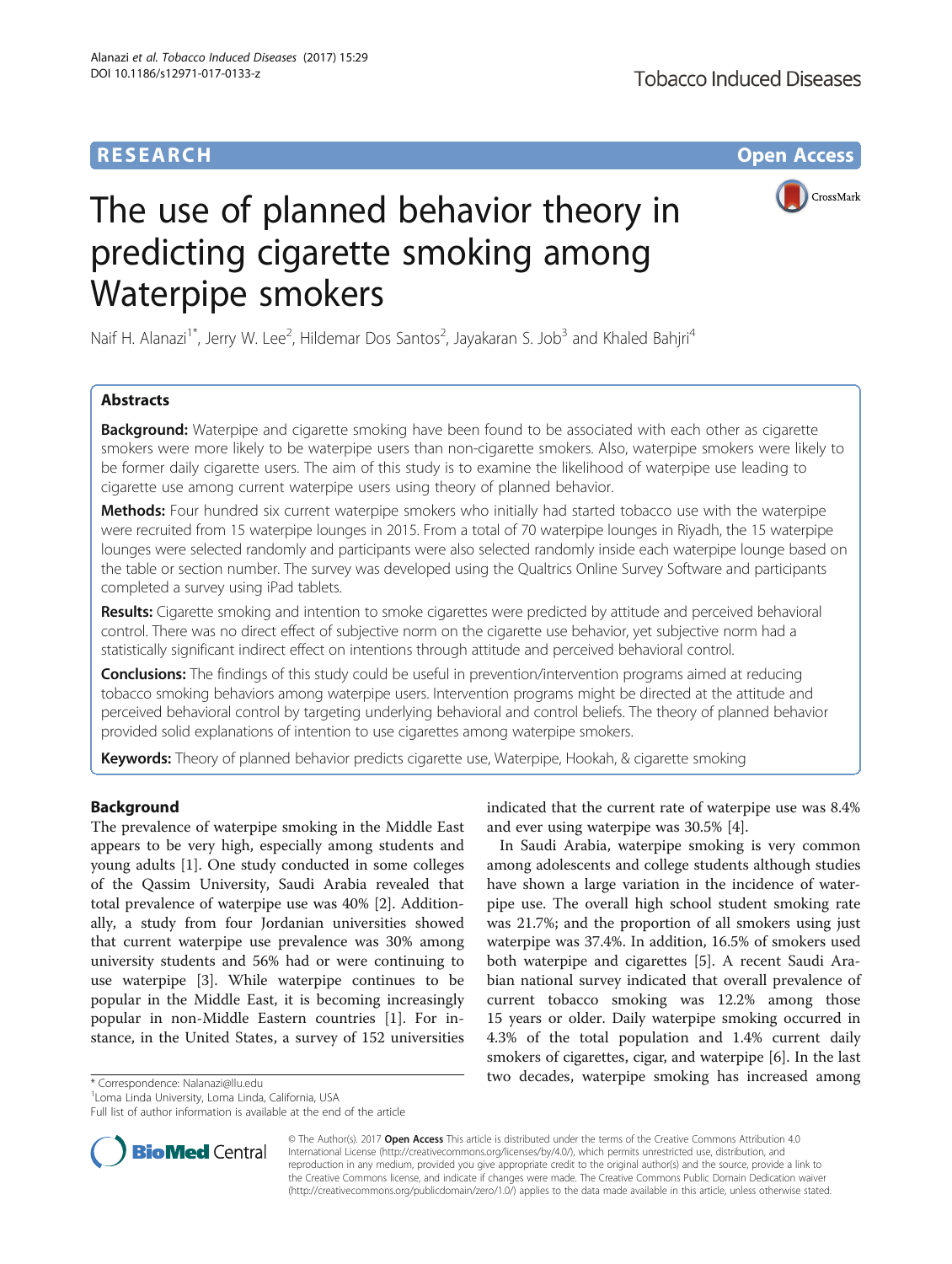adolescents and young adults [[7\]](#page-7-0) in a way that is alarming to public health officials [[1\]](#page-7-0).

To attract users, waterpipe tobacco is moist and flavored with many fruit flavors, but this does not make it safe to the smokers' health. In fact, the toxicants in waterpipe tobacco/smoke are similar to those found in cigarettes [[8](#page-7-0)]. The American Lung Association [[9\]](#page-7-0) has called waterpipe tobacco smoking "an emerging deadly trend". In the last three decades, more evidence about health effects of waterpipe use has appeared in the literature. Studies have shown that waterpipe smoking is one of the risk factors for several tobacco-related health problems including lung cancer, cardiovascular diseases, periodontal disease, and low birth weight. Waterpipe use may lead to lung cancer [[10](#page-7-0)] and smoking waterpipe has acute physiological effects on smokers which contradicted the claim that waterpipe use might be a safe alternative to cigarette smoking [\[11](#page-7-0)]. Waterpipe smoking is associated with markers of atherosclerosis which might increase the risk of coronary heart disease [[12](#page-7-0)]. Waterpipe use may also negatively affect pregnancy outcomes. Mothers who smoked waterpipe more than one time a day were 2.4 times more likely to have a low birth weight baby compared to non-smoking mothers [[13\]](#page-7-0).

Waterpipe and cigarette smoking have been found to be associated with each other as cigarette smokers were four times more likely to be waterpipe users than noncigarette smokers and waterpipe smokers were likely to be former daily cigarette users [\[14\]](#page-7-0). In this study, Theory of Planned Behavior (TPB) was used as a framework to predict being a cigarette smokers among current waterpipe users.

According to the TPB, the behavior is a result of the intention to do the behavior and the perceived behavioral control of the behavior. The intention can be predicted by the attitude towards behavior, the subjective norm regarding the behavior, and the perceived behavioral control over doing the behavior. The relationship between intention and actual behavior is not perfect but intention can act as a proxy for the actual behavior.

The purpose of this study was to predict being a cigarette smoker among current waterpipe users in Riyadh, Saudi Arabia using theory of planned behavior constructs. The study examined how attitude, subjective norm, and perceived behavioral control could predict intentions to smoking cigarettes and actual cigarette smoking behavior. In the last 30 years, the TPB has been one of the dominant theories used in understanding health-related behavior [\[15](#page-7-0)]. The TPB has been used successfully in predicting and understanding a number of health-related behaviors including tobacco smoking [[16\]](#page-7-0), alcohol consumption, and substance use [\[17](#page-7-0)].

# Methods **Participants**

This study was part of a larger study of 622 waterpipe users recruited in 2015 from 15 waterpipe lounges in Riyadh, Saudi Arabia. Only the 406 waterpipe smokers who reported started smoking waterpipe before cigarettes were included in this study. Additionally, they were males, age of 18 years or older, and had the ability to use an electronic device as the survey was taken via iPad tablets. Institutional Review Board approval from Loma Linda University was obtained before beginning data collection and informed consent was required from each participant before taking the survey. There was a total of 169 participants who were contacted to participate in the study, but refused. For the study participants, each survey question had to be answered to move to the next one; therefore, no missing data were expected.

#### Procedures

The original questionnaire was translated from English into Arabic using Brislin's model [\[18](#page-7-0), [19\]](#page-7-0). According to that model, two bilingual individuals fluent in English and Arabic were needed. One bilingual expert translated the original questionnaire from the source language (English) into the participants' language (Arabic), and then the second bilingual expert back-translated the Arabic into English without having access to the original English version. Both versions were compared, then the first translator revised the Arabic and the second translator again translated the revised Arabic back into English. This process was repeated until no variation was found in the meaning between the two versions.

A list of all waterpipe lounges in Riyadh, Saudi Arabia were obtained from the Riyadh Municipality, Department of Environmental Health. From the 70 waterpipe lounges listed, 15 waterpipe lounges were selected randomly using Microsoft Excel. Usually, each waterpipe lounge contains small sections with a number assigned to it. Each section is separated from other sections to be convenient for the customer's privacy. In order to randomize the sample in each waterpipe lounge, the section numbers were sorted into random order using Excel. Then, starting from the top of the list, each participant(s) in a section was contacted. This process continued until at least 40 waterpipe smokers were recruited from each lounge. This allowed a total of at least 600 participants from the 15 selected waterpipe lounges.

Upon giving informed consent, participants completed a survey on iPad tables including sample demographics (age, marital status, income, work status & education), tobacco withdrawal symptoms, and smoking history (waterpipe and cigarette). The survey was developed using the Qualtrics Online Survey Software and administered by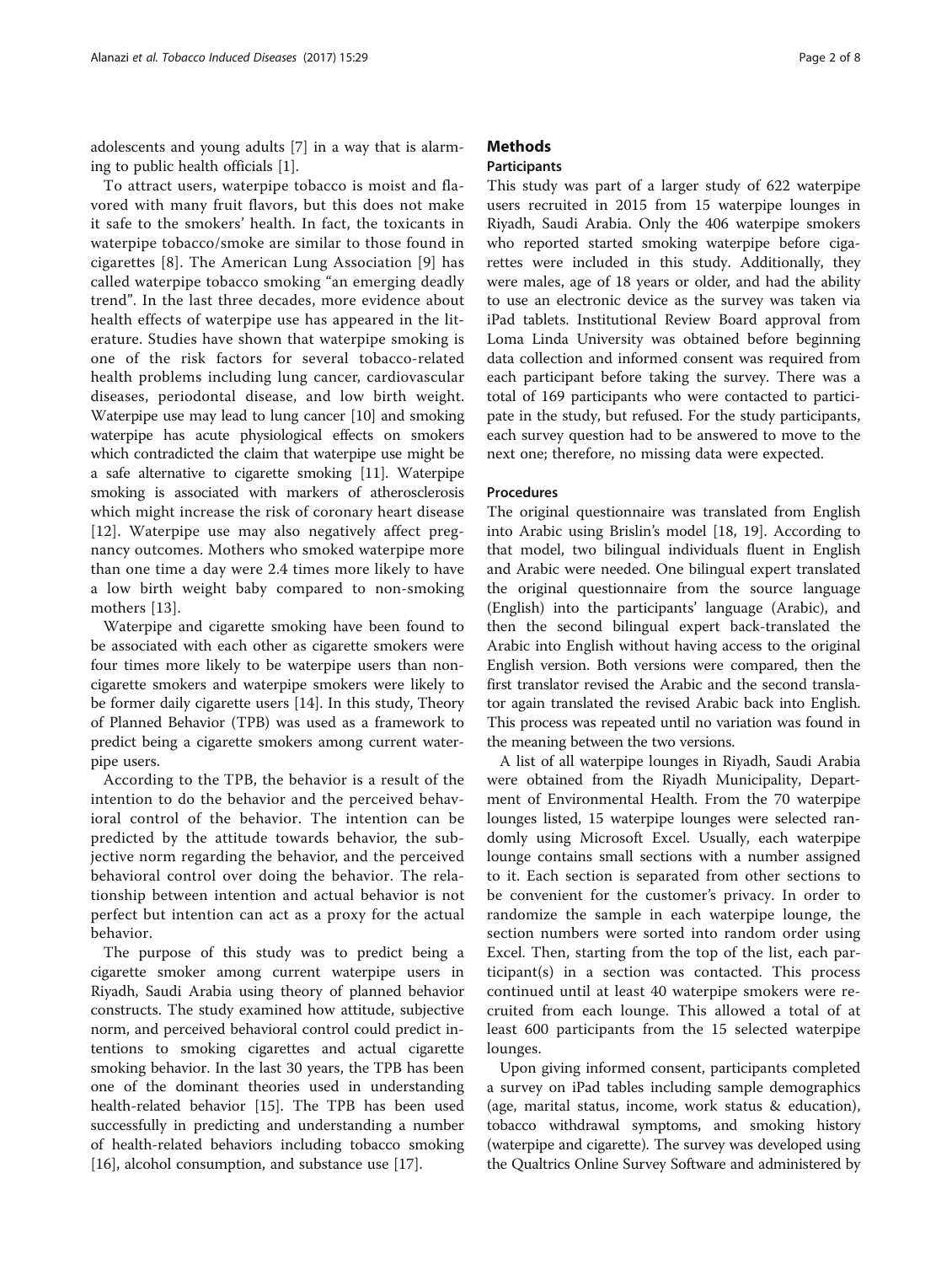the investigator to the participants using the Qualtrics Online Survey App for the iPad tablet (Qualtrics Labs, Inc. © 2015, version, Jan., 2015).

The dependent variables included in this study were intention (toward cigarette smoking) and current cigarette smoking behavior. The National Survey on Drug Use and Health defines current cigarette use as having smoked part or all of a cigarette during the last 30 days [\[20\]](#page-7-0). Thus, to assess current cigarette smoking status participants were asked "Have you smoked even one cigarette in the last 30 days?" Those who were current cigarette smokers were also asked whether they initially started smoking waterpipe or cigarettes. Only those who initially started smoking waterpipe were included in these analyses.

The main independent variables were the TPB constructs—attitudes, subjective norms, perceived behavioral control, and intention. The scaling procedure to create questions for attitude, subjective norm, and perceived behavioral control, as well as intention was based on a modified version of the theory of planned behavior questionnaire developed by Icek Ajzen [\[21](#page-7-0)].

Theory of Planned Behavior questions in this study included the following:

Intention toward Cigarette Smoking. Four questions assessed behavioral intentions. Participants were asked questions using a 7-point scale (from 1 to 7 where  $1 =$  strongly disagree/ extremely unlikely and  $7 =$  strongly agree/extremely likely). For example, participants answered questions such as: I intend to smoke cigarettes when waterpipe is not available (Strongly Agree/Strongly Disagree).

How likely is it that you will smoke cigarettes when you do not have time to prepare and smoke waterpipe? (Extremely likely/Extremely unlikely).

Attitude toward Cigarette Smoking. Five questions were included to assess participants' attitude toward smoking cigarettes. A set of semantic differential scales were used with two bipolar adjectives on 7-point evaluative scales. Scales of both instrumental (e.g., valuable— worthless) and experiential (e.g., pleasant-unpleasant) types were included such as:

To me to smoke cigarettes when I do not have time for waterpipe smoking is (Pleasant/Unpleasant).

Subjective Norm. Subjective norm was assessed with five questions used to assess participants' perception of what other people think about engaging in cigarette smoking in addition to waterpipe smoking. The items included both injunctive and descriptive items. For example, a 7-point scale  $(1 = strongly disagree &$  $7 = strongly agree$ ) was used as follows:

### Injunctive.

Most people who are important to me think that  $(I)$ should/I should not) smoke cigarettes as a substitute for waterpipe smoking when a waterpipe is not available.

#### Descriptive.

The people in my life whose opinions I value (Smoke/ do not smoke) cigarettes when waterpipe is unavailable.

Perceived behavioral control. Five questions about perceived behavioral control were used to capture participants' confidence that they were able to perform cigarette smoking behavior. There were two types of items, those that assessed capability and those that assessed controllability. For example:

# Capability.

For me to smoke cigarette when I do not have time for waterpipe would be (Impossible/Possible).

#### Controllability.

How much control do you believe you have over not smoking cigarettes no matter what the situation is? (No control/complete control).

Additional independent variables used in the study included waterpipe use, tobacco withdrawal symptoms, smoking history and demographics. These are described below.

Waterpipe use. Since all participants were recruited from waterpipe lounges while smoking, all participants were current waterpipe users. Frequency of waterpipe use was assessed by the number of bowls (heads) of waterpipe tobacco consumed per week. The years of waterpipe use was defined by the number of years since waterpipe smoking initiation.

Tobacco Withdrawal Symptoms. Tobacco withdrawal symptoms were measured by using a modified version of the Hooked on Nicotine Checklist [[21](#page-7-0)]. This measure was developed for nicotine addiction and primarily for use with cigarettes, so the word "cigarette" was replaced by "waterpipe" and the context was modified to be relevant to waterpipe smoking characteristics. The measure contains 10 yes and no questions scored as the number of yes responses. A zero score (answering no to all ten questions) means a person enjoys full autonomy over tobacco use. Any score above zero reveals that a person has lost full autonomy over tobacco use. As the score goes up, the more autonomy is lost. An example item from this scale is:

Do you ever have strong cravings to smoke waterpipe?

Smoking History and Demographics. Five questions were used to evaluate the participants smoking history: age of initiation of waterpipe use, ever smoked cigarettes, age of initiation of cigarette use, number of cigarettes smoked in a week (if they were cigarette users), and whether the participants initially started smoking waterpipe or cigarettes. In addition, five questions were used to evaluate the sample demographics of age, marital status, education level, work status, and income.

#### Statistical analyses

The statistical analyses were implemented with IBM SPSS Statistics (Version 23; IBM Corporation 1989,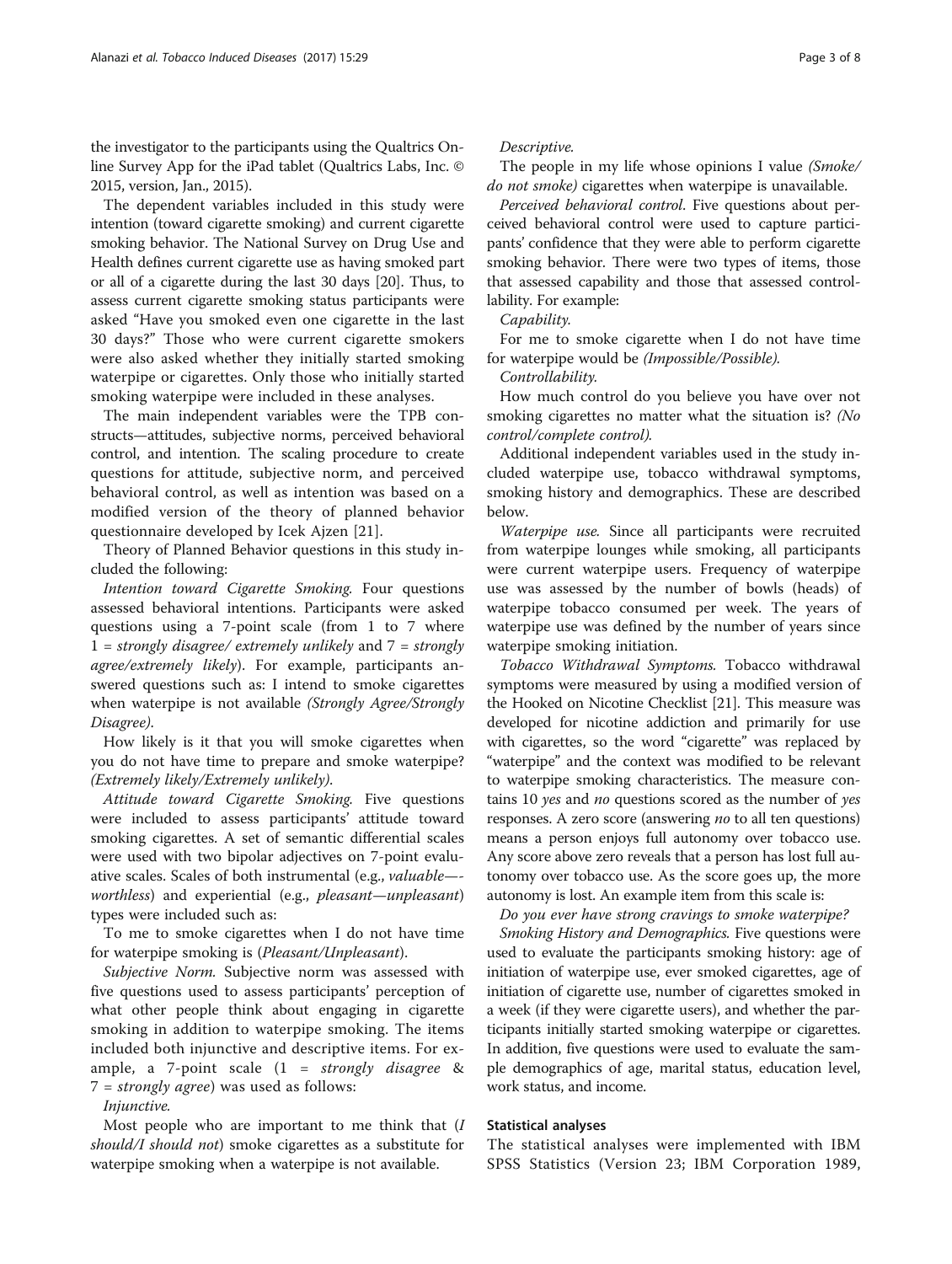2015). Descriptive statistics were presented as means and standard deviation  $(SD)$  or numbers  $(n)$  and percentages (%) as appropriate. Logistic regression models were used to examine the association of TPB constructs with current cigarette use among current waterpipe users. Multiple linear regression was used to examine the association of smoking behavioral intention with attitude, subjective norm, and perceived behavioral control.

## Results

Of the 406 participants, 70.9% were exclusive waterpipe smokers and 29.1% smoked both waterpipe and cigarettes. The sample mean age was 26.97 (S.D. 6.82); however, the exclusive waterpipe users mean age, 27.82 (S.D. 7.02), was significantly higher than the mean age of those who used both waterpipe and cigarettes 24.89  $(S.D. 5.82), t (404) = 4.01, p < .001$ . Sample characteristics in Table 1 show also that the mean of waterpipe

|  |  |  |  |  |  | <b>Table 1</b> Sample characteristics ( $n = 406$ ) for waterpipe users in Riyadh, Saudi Arabia, 2015 |
|--|--|--|--|--|--|-------------------------------------------------------------------------------------------------------|
|--|--|--|--|--|--|-------------------------------------------------------------------------------------------------------|

|                                               | Total                  | Exclusive Waterpipe Users ( $n = 288$ ) | Waterpipe & Cigarettes Users ( $n = 118$ ) |            |
|-----------------------------------------------|------------------------|-----------------------------------------|--------------------------------------------|------------|
|                                               | Mean $\pm$ SD or n (%) | Mean $\pm$ SD or n (%)                  | Mean $\pm$ SD or n (%)                     | $p$ -value |
| Age                                           | $26.97 \pm 6.82$       | $27.82 \pm 7.02$                        | $24.89 \pm 5.82$                           | < .001     |
| Waterpipe initiation age                      | $20.99 \pm 4.49$       | $21.72 \pm 4.71$                        | $19.20 \pm 3.30$                           | < .001     |
| Cigarettes initiation age                     | $19.72 \pm 4.20$       | <b>NA</b>                               | $19.72 \pm 4.20$                           | ΝA         |
| No. of cigarettes smoked/week                 | $22.21 \pm 39.18$      | <b>NA</b>                               | $22.21 \pm 39.18$                          | <b>NA</b>  |
| Years of waterpipe use                        | $5.98 \pm 5.35$        | $6.10 \pm 5.44$                         | $5.69 \pm 5.13$                            | .483       |
| Waterpipe frequency use/week                  | $7.62 \pm 6.92$        | $7.70 \pm 6.71$                         | $7.45 \pm 7.45$                            | .742       |
| Waterpipe session duration (min) <sup>d</sup> | $88.38 \pm 45.34$      | $86.67 \pm 44.88$                       | $92.56 \pm 46.39$                          | .238       |
| <b>TPB Constructs</b>                         |                        |                                         |                                            |            |
| Attitude                                      | $1.98 \pm 1.12$        | $1.72 \pm .97$                          | $2.60 \pm 1.21$                            | < .001     |
| Subjective Norms                              | $3.05\,\pm\,1.17$      | $2.92 \pm 1.14$                         | $3.38 \pm 1.19$                            | < .001     |
| Perceived Control                             | $3.67 \pm 1.13$        | $3.32 \pm .94$                          | $4.51 \pm 1.10$                            | < .001     |
| Intentions                                    | $2.22 \pm 1.69$        | $1.58 \pm 1.07$                         | $3.79 \pm 1.87$                            | < .001     |
| <b>Marital Status</b>                         |                        |                                         |                                            |            |
| Single                                        | 267 (65.8%)            | 170 (59.0%)                             | 97 (82.2%)                                 | < .001     |
| Others                                        | 139 (34.2%)            | 118 (41.0%)                             | 21 (17.8%)                                 |            |
| <b>Education Level</b>                        |                        |                                         |                                            |            |
| High school or less                           | 194 (47.8%)            | 127 (44.1%)                             | 67 (56.8%)                                 | .020       |
| College/ post graduate                        | 212 (52.2%)            | 161 (55.9%)                             | 51 (43.2%)                                 |            |
| <b>Work Status</b>                            |                        |                                         |                                            |            |
| Government employee                           | 139 (34.2%)            | 108 (37.5%)                             | 31 (26.3%)                                 | .002       |
| Non-government employee                       | 101 (24.9%)            | 80 (27.8%)                              | 21 (17.8%)                                 |            |
| Self-employed                                 | 22 (5.4%)              | 15 (5.2%)                               | 7 (5.9%)                                   |            |
| Student                                       | 125 (30.8%)            | 75 (26.0%)                              | 50 (42.4%)                                 |            |
| Unemployed                                    | 19 (4.7%)              | 10 (3.5%)                               | $9(7.6\%)$                                 |            |
| Income/month                                  |                        |                                         |                                            |            |
| SR 3000 or Less                               | 133 (32.8%)            | 76 (26.4%)                              | 57 (48.3%)                                 | < .001     |
| SR 3001 to 6000                               | 70 (17.2%)             | 48 (16.7%)                              | 22 (18.6%)                                 |            |
| SR 6001 to 9000                               | 75 (18.5%)             | 55 (19.1%)                              | 20 (16.9%)                                 |            |
| More than SR 9000                             | 128 (31.5%)            | 109 (37.8%)                             | 19 (16.1%)                                 |            |
| Exercise                                      |                        |                                         |                                            |            |
| Never                                         | 117 (28.8%)            | 73 (25.3%)                              | 44 (37.3%)                                 | .095       |
| 1 to 2 times per week                         | 184 (45.3%)            | 135 (46.9%)                             | 49 (41.5%)                                 |            |
| 3 to 4 times per week                         | 62 (15.3%)             | 46 (16.0%)                              | 16 (13.6%)                                 |            |
| 5 or more times per week                      | 43 (10.6%)             | 34 (11.8%)                              | 9(7.6%)                                    |            |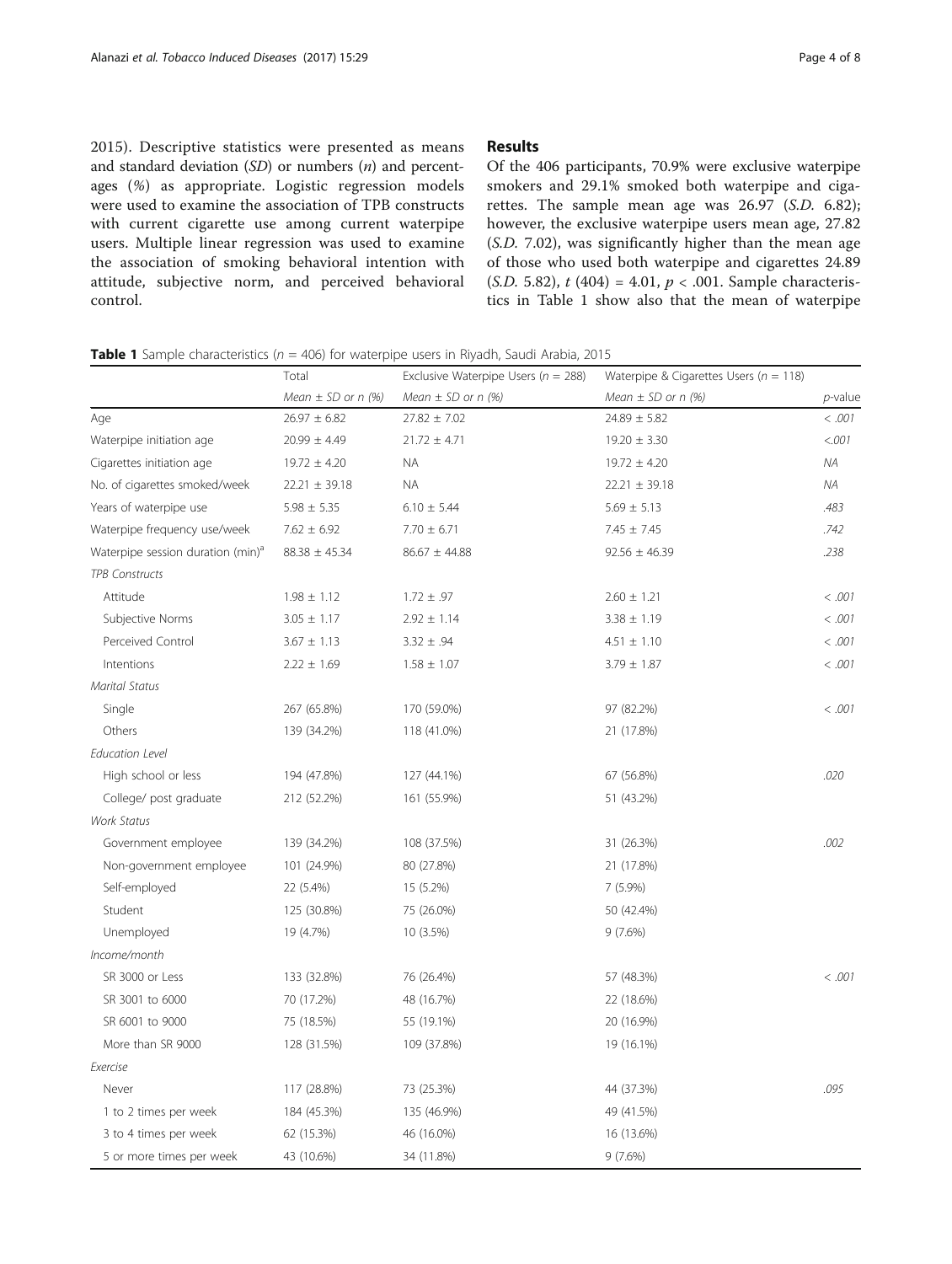initiation age was under 21 years of age. Because our sample was relatively young, the mean years of waterpipe use was six years. Our data show that the mean duration of a waterpipe smoking session was 88.38 min and the largest group of participants were single, college or post graduate, or government employees. Those who smoked only waterpipe had more income compared with those who smoked both cigarettes and waterpipe. In addition, less educated participants appeared to use both cigarettes and waterpipe whereas educated participants smoked waterpipe only. Nevertheless, government employees seemed to smoke waterpipe only; whereas waterpipe and cigarette users were likely to be students.

Table 2 illustrates the association between TPB constructs and background variables. The table represents simple Pearson product moment correlations between the TPB variables and other study variables. The higher scores on the TPB constructs represent more favorable attitude, subjective norm, perceived behavioral control, and intention toward using cigarettes. Those with attitude, subjective norm, perceived behavioral control, and intentions favorable toward cigarette use tended to be younger and to have started waterpipe at younger age. In addition, tobacco withdrawal symptoms had significant positive association with all theory constructs. The more favorable of attitude, subjective norm, perceived behavioral control, and intentions toward cigarette smoking were, the higher tobacco withdrawal symptoms score was. Possibly, since those who are more favorable to cigarette smoking are also more likely to be cigarette smokers, it may well be that those more favorable have higher withdrawal symptoms because they are getting more nicotine and, hence, are more addicted.

Favorable attitude for cigarette use was significantly associated with less years of cigarette use. In other words, as years of cigarettes use increased, there would be less favorable attitude toward cigarettes. Furthermore, strong association was found between number of years waterpipe use and number of years cigarette use  $r(404) = .67$ ,  $p = 0.0005$ . Even when age was controlled for, there was a significant association of years of use of both waterpipe and cigarettes  $r(404) = .28$ ,  $p = <.0005$ . In addition, favorable attitude and subjective norm toward cigarette use were associated with less years of waterpipe use. Strong association was found between intentions and the number of cigarettes smoked per week. Higher favorable intentions toward cigarettes use was associated with more cigarettes consumption per week.

Table [3](#page-5-0) shows descriptive statistics for categorical study variables showing the means for each Theory of Planned Behavior variable within each subcategory of a categorical study variable. Participants who were single were significantly higher than other groups to have favorable attitude, subjective norm, perceived behavioral control, and intentions toward cigarettes. Education levels had no significant association to any TPB constructs. Furthermore, smokers with the least income had significantly higher attitude, subjective norms, perceived behavioral control, and intention scores favorable to smoke cigarettes compared to those with high income.

# Dimension of TPB constructs in association with current cigarettes use

Logistic regression analysis was performed with the TPB constructs to predict being a current cigarette smoker. In Table [4,](#page-5-0) all TBP constructs were added to the model and all of them predicted current cigarette smoking except subjective norm. Moreover, multiple linear regression in Table [5](#page-5-0) shows that intention was predicted by attitude and perceived behavioral control but not subjective norm.

To dig deeper into the relationship between TPB constructs, simple linear regression was used to scrutinize the relationship of intention with attitude, subjective

| Table 2 Associations between TPB's constructs and background variables (n = 406) for waterpipe users in Riyadh, Saudi Arabia, 2015 |  |
|------------------------------------------------------------------------------------------------------------------------------------|--|
|------------------------------------------------------------------------------------------------------------------------------------|--|

|                                 | Favorable toward cigarette smoking |                 |                   |            |  |  |
|---------------------------------|------------------------------------|-----------------|-------------------|------------|--|--|
|                                 | Attitude                           | Subjective Norm | Perceived Control | Intentions |  |  |
| Pearson Correlation             |                                    |                 |                   |            |  |  |
| Age                             | $-0.19*$                           | $-0.20*$        | $-0.17*$          | $-0.20*$   |  |  |
| Waterpipe initiation age        | $-0.12*$                           | $-0.14*$        | $-0.16*$          | $-0.23*$   |  |  |
| Withdrawal symptoms scores      | $0.13*$                            | $0.21*$         | $0.14*$           | $0.22*$    |  |  |
| No. of cigarettes smoked/week   | 0.10                               | 0.03            | 0.19              | $0.40*$    |  |  |
| Waterpipe session duration(min) | 0.09                               | 0.06            | $-0.02$           | $-0.02$    |  |  |
| Waterpipe frequency use/week    | $-.01$                             | .07             | $-.00$            | .06        |  |  |
| Years of cigarettes use         | $-0.18*$                           | $-0.07$         | $-0.13$           | $-0.08$    |  |  |
| Years of waterpipe use          | $-0.14*$                           | $-0.14*$        | $-0.08$           | $-0.06$    |  |  |

The Pearson product moment correlations, the \* represents significance at an alpha of 0.05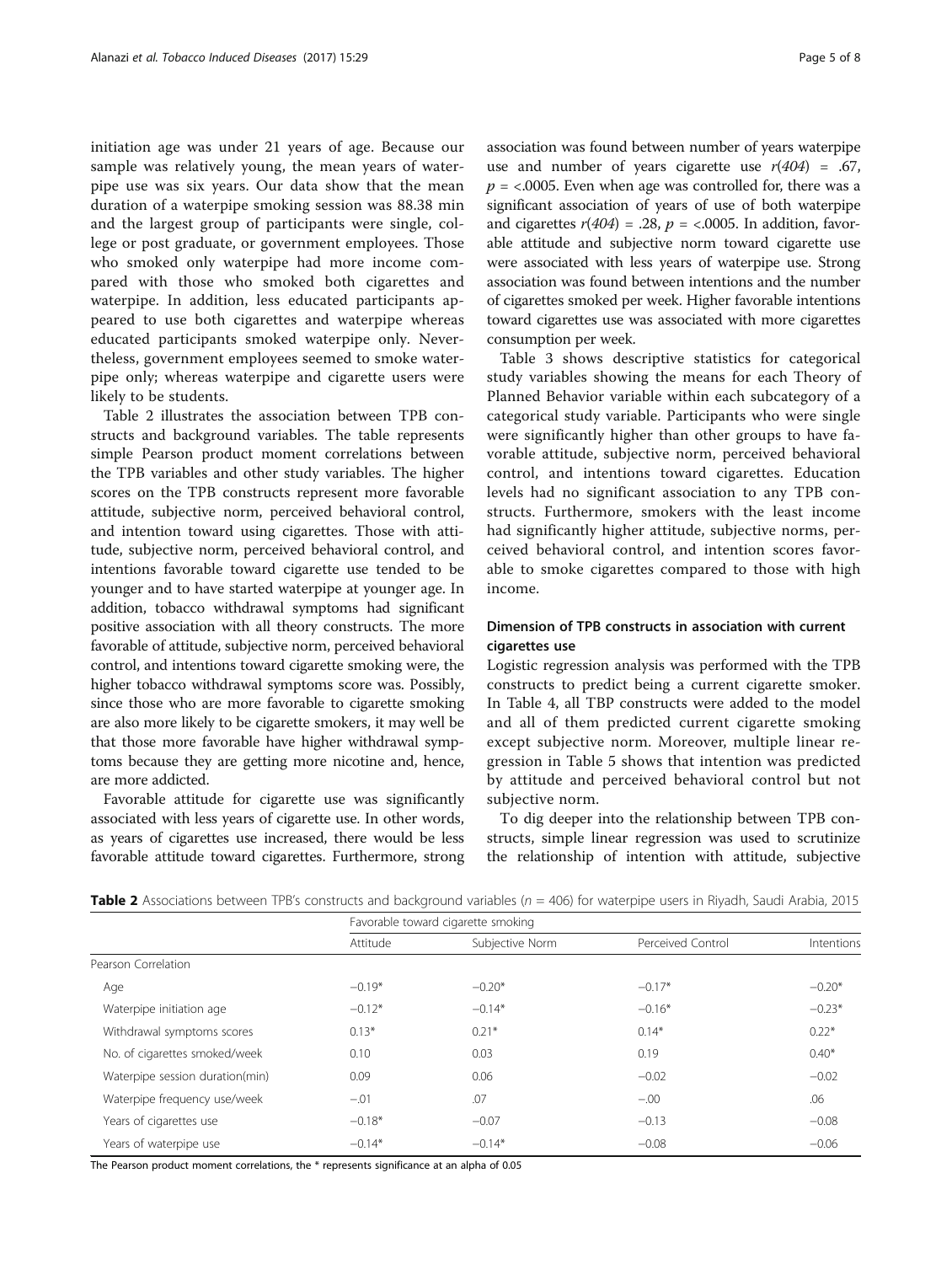|                          | Attitude (Mean $\pm$ SD)     | Subjective Norm (Mean $\pm$ SD) | Perceived Control (Mean $\pm$ SD) | Intentions (Mean $\pm$ SD)   |
|--------------------------|------------------------------|---------------------------------|-----------------------------------|------------------------------|
| Marital status           |                              |                                 |                                   |                              |
| Single                   | $2.11 \pm 1.16$ <sub>a</sub> | $3.16 \pm 1.09_a$               | $3.79 \pm 1.13$ <sub>a</sub>      | 2.44 $\pm$ 1.67 <sub>a</sub> |
| Others                   | $1.73 \pm .99_h$             | $2.84 \pm 1.30_h$               | $3.43 \pm 1.08_h$                 | $1.80 \pm 1.45_{h}$          |
| <b>Education Levels</b>  |                              |                                 |                                   |                              |
| High school or less      | $2.07 \pm 1.14$ <sub>a</sub> | $3.18 \pm 1.11_a$               | $3.77 \pm 1.18$ <sub>a</sub>      | $2.35 \pm 1.75$ <sub>a</sub> |
| College & post graduate  | $1.89 \pm 1.09$ <sub>a</sub> | $2.93 \pm 1.22$                 | $3.57 \pm 1.08$ <sub>a</sub>      | $2.10 \pm 1.61$ <sub>a</sub> |
| Work Status              |                              |                                 |                                   |                              |
| Government employee      | $1.84 \pm 1.11_a$            | $3.03 \pm 1.24$ <sub>a</sub>    | $3.45 \pm 1.10$ <sub>a</sub>      | $2.04 \pm 1.56$ <sub>a</sub> |
| Non-government employee  | 1.81 $\pm$ .97 <sub>a</sub>  | $2.98 \pm 1.14$ <sub>a</sub>    | $3.58 \pm 1.02_{\rm ab}$          | $2.02 \pm 1.58$ <sub>a</sub> |
| Self-employed            | $1.97 \pm 1.01_a$            | $2.72 \pm 1.24$ <sub>a</sub>    | $3.93 \pm 1.49_{ab}$              | $2.75 \pm 2.32_a$            |
| Student                  | $2.23 \pm 1.21_a$            | $3.13 \pm 1.10_a$               | $3.89 \pm 1.12_h$                 | $2.42 \pm 1.68$ <sub>a</sub> |
| Unemployed               | $2.22 \pm 1.12$ <sub>a</sub> | $3.45 \pm 1.18$ <sub>a</sub>    | $3.93 \pm 1.10_{ab}$              | $2.71 \pm 2.04_a$            |
| Monthly Income           |                              |                                 |                                   |                              |
| SR 3000 or Less          | $2.21 \pm 1.20_a$            | 3.21 $\pm$ 1.11 <sub>a</sub>    | $3.95 \pm 1.12_a$                 | $2.51 \pm 1.78$ <sub>a</sub> |
| SR 3001 to 6000          | $1.94 \pm 1.02_{\rm ab}$     | $3.29 \pm 1.12_a$               | $3.54 \pm 1.17_{\rm ab}$          | $2.36 \pm 1.80_{\rm ab}$     |
| SR 6001 to 9000          | $1.89 \pm 1.07_{a,b}$        | $3.11 \pm 1.12_{a,b}$           | $3.71 \pm 1.08_{a,b}$             | $2.14 \pm 1.65_{a,b}$        |
| More than SR 9000        | $1.81 \pm 1.08$ <sub>h</sub> | $2.73 \pm 1.24$ <sub>h</sub>    | $3.42 \pm 1.08_h$                 | $1.90 \pm 1.48$ <sub>h</sub> |
| Exercise                 |                              |                                 |                                   |                              |
| Never                    | $2.04 \pm 1.10_a$            | $3.00 \pm 1.16$ <sub>a</sub>    | 3.84 $\pm$ 1.22 <sub>a</sub>      | $2.64 \pm 1.97$ <sub>a</sub> |
| 1 to 2 times per week    | $2.06 \pm 1.16$ <sub>a</sub> | $3.05 \pm 1.15$ <sub>a</sub>    | $3.68 \pm 1.07_{a,b}$             | $2.10 \pm 1.57_h$            |
| 3 to 4 times per week    | $1.82 \pm 1.01$ <sub>a</sub> | $3.02 \pm 1.15$ <sub>a</sub>    | $3.59 \pm 1.08_{a,b}$             | $2.24 \pm 1.62_{\rm ab}$     |
| 5 or more times per week | $1.68 \pm 1.07$ <sub>a</sub> | $3.24 \pm 1.35$ <sub>a</sub>    | $3.25 \pm 1.04_{h}$               | $1.56 \pm 1.03_h$            |

<span id="page-5-0"></span>**Table 3** Associations between TPB's Constructs and other Variables ( $n = 406$ ) for Waterpipe Smokers in Riyadh, Saudi Arabia, 2015

For the means, values within each column not sharing the same subscript are significantly different at an alpha .05

 $SR =$  Saudi Riyal (\$1 = SR 3.75).

norm, and perceived behavioral control in separate analyses. Each one, by itself, strongly predicted intention (Attitude:  $B = .780$ , C.I [.654, .907]  $p = 0.0005$ ), (Subjective norm:  $B = .431, C.I$  [.296, .565]  $p = <0.0005$ ), and (Perceived behavioral control:  $B = .883, C.I$  [.765, 1.002]  $p = <0.0005$ ). This suggested that the prediction of intention by subjective norm was mediated by the other TPB constructs. When we controlled for perceived behavioral control, subjective norm was still a strong predictor for the intention (Subjective norm:  $B = .216$ , C.I [.099, .332]  $p = \langle 0.0001 \rangle$ . In addition, when we controlled for

Table 4 Logistic regression of whether smoking cigarettes on TPB constructs ( $n = 406$ ) for waterpipe users in Riyadh, Saudi Arabi, 2015

|                   | B        | Sig. | OR    | 95% C.I. for OR |       |
|-------------------|----------|------|-------|-----------------|-------|
|                   |          |      |       | Lower           | Upper |
| Attitude          | .451     | .007 | 1.571 | 1.133           | 2.177 |
| Subjective Norm   | $-.007$  | .967 | .993  | .722            | 1.367 |
| Perceived Control | .821     | .000 | 2.274 | 1.509           | 3.426 |
| Intention         | .567     | .000 | 1.764 | 1.406           | 2.213 |
| Constant          | $-7.433$ | .000 | .001  |                 |       |

attitude, subjective norm was also a predictor for the behavior but was not as strong as it had been after controlling for perceived behavioral control (Subjective norm:  $B = .157, C.I$  [.026, .288]  $p = 0.019$ ).

Additional analysis using Hayes' PROCESS macro [[22](#page-7-0)] revealed that there was no direct effect of subjective norm on the intentions ( $B = 0.053$ , 95% CI [-.062, 0.167],  $p = 0.367$ , yet subjective norm had a statistically significant indirect effect on the intentions through both attitude and perceived behavioral control— attitude: B = 0.197, 95% CI [0.139, 0.269]; Perceived behavioral control:  $B = 0.181, 95\%$  CI [0.113, 0.260].

Table 5 MLR of intentions on attitude, subjective norm, & perceived control ( $n = 406$ ) for waterpipe users in Riyadh, Saudi Arabi, 2015

|                   | В        | Sig. | OR   | 95.0% C.I. for B |          |
|-------------------|----------|------|------|------------------|----------|
|                   |          |      |      | Lower            | Upper    |
| Model (Constant)  | $-1.489$ | .238 | .000 | $-1957$          | $-1.022$ |
| Attitude          | .515     | .063 | .000 | .391             | .638     |
| Subjective Norm   | .053     | .058 | .367 | $-.062$          | .167     |
| Perceived Control | .691     | .059 | .000 | -574             | .807     |
|                   |          |      |      |                  |          |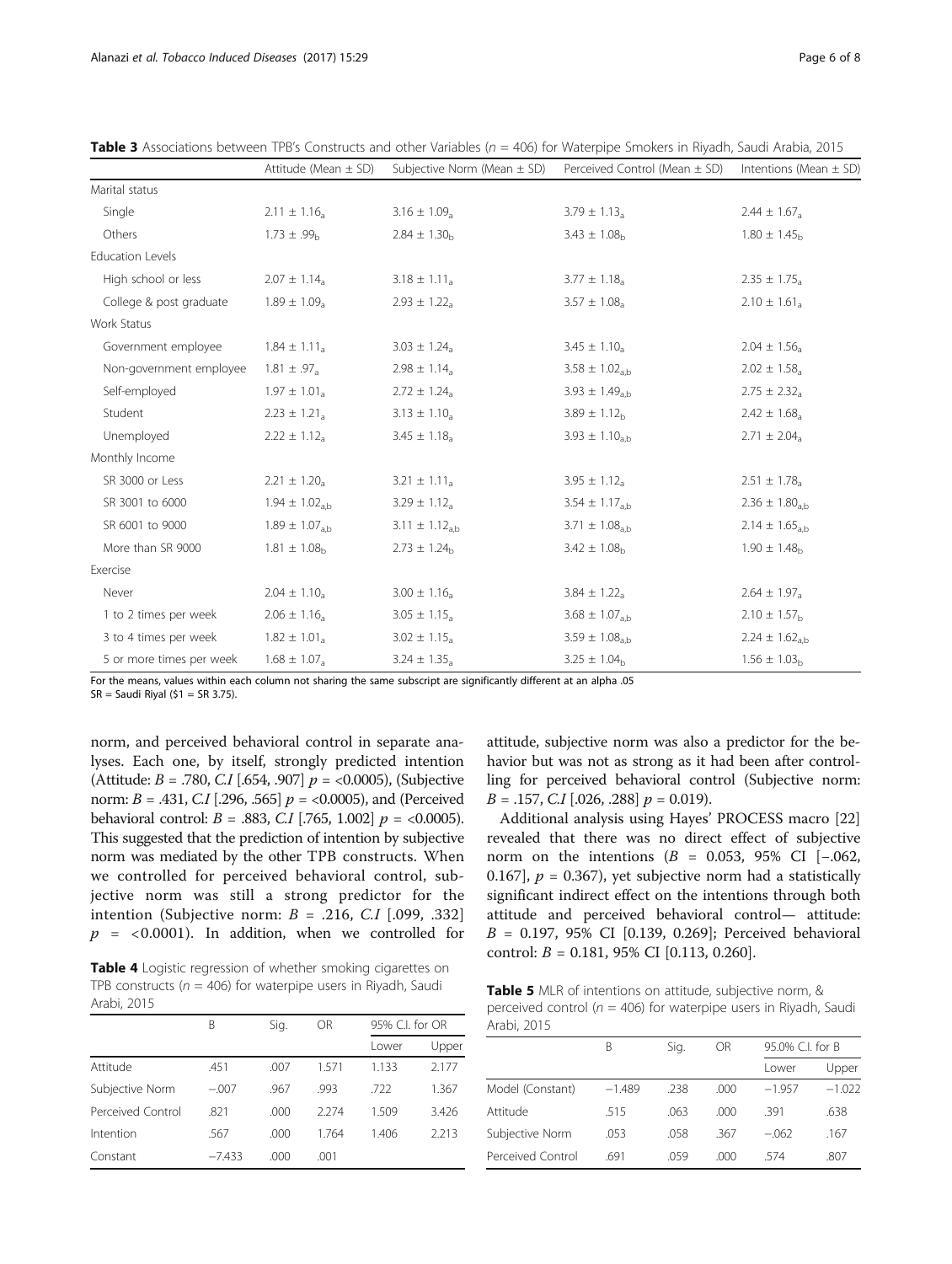## **Discussion**

In this study, the TPB was applied to predict behavioral intention and cigarette smoking behavior among current waterpipe users in Riyadh, Saudi Arabia. To our knowledge, this is the first study that utilized a theory-based approach to understand cigarette smoking intention and cigarette smoking behavior among waterpipe users. The study provided support for the utility of the TPB to predict cigarette smoking behavior among current waterpipe users, although the subjective norm to smoke cigarettes was not an essential element for that prediction. This may be due to the fact that all participants were current waterpipe smokers, it might be that a person's beliefs about whether friends and people of importance to him had less influence or pressure to engage or not to engage in cigarette smoking because a person was already involved in one type of smoking behavior— habitual waterpipe tobacco use. In addition, previous research suggested that subjective norm was more likely to be a predictor of smoking behavior among adolescents, whereas attitudes were more likely to be a predictor of smoking behavior among adults [\[23](#page-7-0)]. As our sample study were adults and they have already engaged in one smoking behavior waterpipe— subjective norm was not an important direct predictor for intentions toward cigarettes or actual cigarettes use.

Behavioral intention to smoke cigarettes could be predicted by the TPB constructs. The results indicated that for current waterpipe users, attitude (regardless of negative attitude for cigarettes) toward cigarette smoking and perception of the ease and difficulty of smoking cigarettes directly influenced intention to use cigarettes, explaining 46% of the variance in cigarette smoking intention—F (3405),  $p < 0.001$ . Attitude and perceived behavioral control were the strong predictors of the intentions, whereas subjective norm had no direct influence in the intention to smoke cigarettes. This is consistent with some studies that utilized the TPB which found that subjective norms were either the weakest predictor of intentions [[24](#page-7-0)–[26\]](#page-7-0), or were non-significant in the prediction of intention [[27](#page-7-0), [28\]](#page-7-0).

Our study also showed that those who used both waterpipe and cigarettes were significantly higher in all TPB constructs than those who were exclusive waterpipe users. This is logical since they did smoke cigarettes, they would have favorable attitude towards cigarettes, preconception about self and others of smoking cigarettes, and strong beliefs of their ability to smoke cigarettes; however, this may raise a question about why those who smoked both waterpipe and cigarettes had more perceived behavioral control of cigarette smoking than exclusive waterpipe smokers. One explanation is that since they had experienced smoking cigarettes and knew its negative influences, their feelings of control over not smoking cigarettes could be high due to currently smoking waterpipe. Waterpipe could be acting as a substitute for cigarettes which degraded the craving for cigarettes and provided them with more control. Exclusive waterpipe users seemed to have less predisposition to smoke cigarette compared to those who were not exclusive waterpipe users which was expected. Current waterpipe users with cigarette smoking or past cigarette smoking history had more favorable attitude, higher social approval, and higher self-beliefs of smoking cigarettes than those who never smoked cigarettes.

The findings of this study could be useful in prevention/intervention programs that are intended to prevent or reduce tobacco smoking behaviors. Prevention and intervention programs might be directed to the attitude and perceived behavioral control by targeting underlying behavioral and control beliefs. Though additional research to enumerate what these beliefs are would be useful.

One of the limitations of this study design is lack of the ability to determine causal relationships; our results are only correlational. Also this study was based on selfreported responses which might be susceptible to recall bias. In addition, the results of this study may not be generalized to female waterpipe smokers as the study sample included only males but it could benefit other geographical areas that share similar cultural backgrounds.

Regardless of these limitations, this study has some advantages. The study went through two levels of randomization, one at the level of the waterpipe lounges and another one within the sections of each waterpipe lounge. The randomization process may reduce the potential bias and the sample was likely to be highly representative of the population that was studied. Another advantage of this study was the electronic approach used to collect data. The iPad tablets with Internet access which were used to input and store data electronically not only saved paper, but sped up the process, produced cleaner data, and reduced chances of error in transcribing responses since no transcribing was necessary.

## Conclusion

The study indicated that the TPB successfully predicted cigarette smoking behavior among waterpipe users. The TPB could provide solid explanations of intention to start cigarette use. Subjective norm was not a predictor of the intention but it had indirect effects on intention through attitude and perceived behavioral control. These findings might usefully be integrated in an intervention program aimed at reducing or preventing smoking initiation, especially among young adults since our sample was relatively young. Further investigation to understand the mutual relationship between waterpipe and cigarette use is needed to establish an effective approach to curb enthusiasm for smoking tobacco.